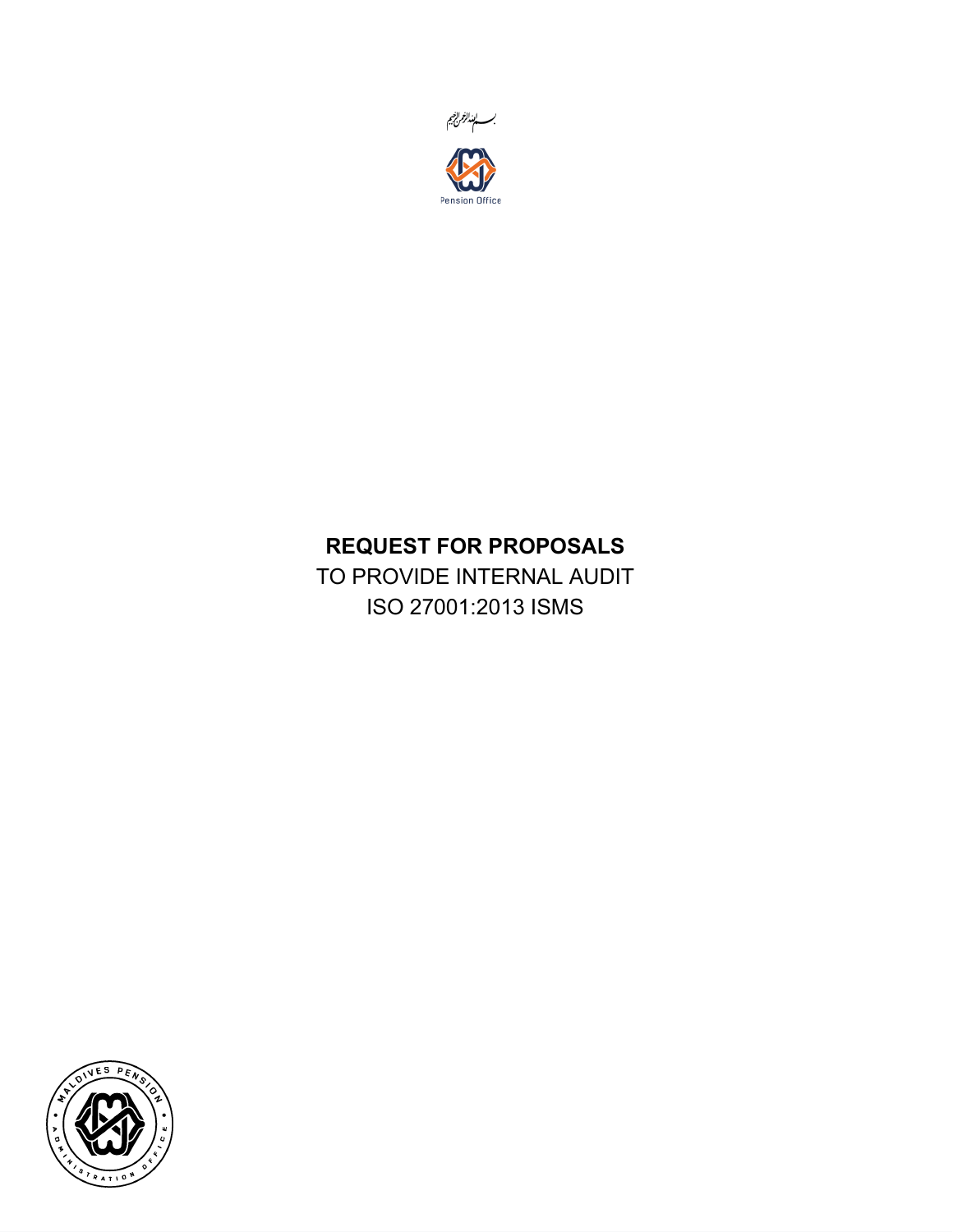#### 1. SUMMARY

Maldives Pension Administration Office (Pension Office) has been enhancing the Information Security Management System (ISMS) and a multitude of security controls and measures have been put into operation after the implementation of ISO 27001 standard. As part of the organization's strategy and commitment to foster information security, the Pension Office is looking for an auditing firm ("the Firm") to carry out ISMS internal audit mandated by the ISO 27001:2013 standard.

Firms interested in providing this service shall submit a Bid Document on or before 27th October 2021 before 14:00.

## 2. INTERNAL AUDIT SERVICE

Internal audit to ensure the Pension Office ISMS meets the goals and objectives of the organisation, as well as the requirements of ISO 27001.

Activities of the ISMS internal audit should include, but are not limited to the following:

- Assess the ISMS and related activities, processes, procedures and documentations.
- Confirm the organisation's ISMS is inline with the requirements of the ISO 27001 standard.
- Confirm the ISMS is effectively implemented and maintained.

#### 3. ELIGIBILITY CRITERIA

The Firm shall be a licensed audit firm registered in the Maldives, holding a valid license from the Institute of Chartered Accountants of the Maldives.

The Firm should possess the requisite experience, resources and capabilities in providing the services necessary to meet the requirements, as described in this RFP. The Bid must be complete in all aspects and should cover the entire scope of work as stipulated in this document. Firms who do not meet the eligibility criteria will not be considered for further evaluation.



Shapleyg

Maldives Pension Administration Office, 8<sup>th</sup> Floor, Allied Building, Chaandhanee Magu, Male', Maldives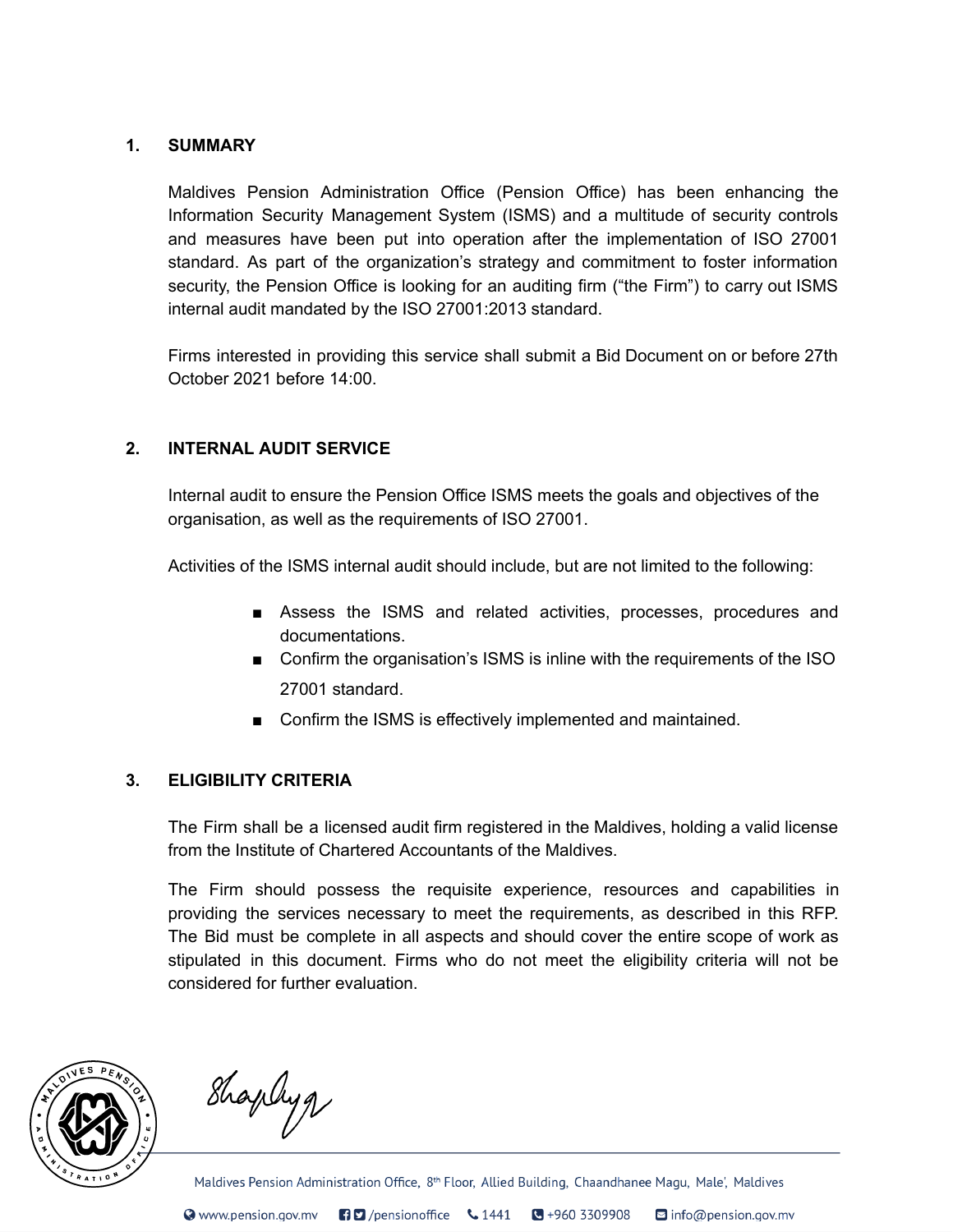# 3.1. Previous Experience Requirements

The Firm responding to this RFP shall demonstrate their capabilities and experience in providing similar services and similar engagements. These services and engagements must have been performed by the Firm during the last five (5) years (minimum 3 successfully accomplished projects of similar nature are required). Furthermore, the Firm shall demonstrate the following specific capabilities:

- Experience in conducting ISO 27001:2013 internal audits.
- More than 5 years in the field of information security, governance, risk and compliance in the region of operation.

## 3.2. Qualifications of the Consultants

The Firm should have a minimum four (4) resource personnel with more than three (3) years experience in ISO 27001:2013 implementation and internal auditing. The proposed team must have the following certification.

■ ISO-27001 Lead Auditor (LA) / Lead Implementer (LI).

#### 4. INSTRUCTIONS TO THE FIRM

The Bid must be submitted in a sealed envelope at the address given below, on or before the dates mentioned below. Envelope should be securely sealed and stamped.

#### All the envelopes must be superscribed with the following information:

- Tender Reference Number
- Due Date
- Name of the Firm
- Name and contact number of the authorised person

#### Address for Communication:

Bid Document should be submitted to the following address.

Shapleyg

 $\overline{ }$ 

Maldives Pension Administration Office Allied Building, 8th Floor Chaandhanee Magu Male`, Maldives

Maldives Pension Administration Office, 8<sup>th</sup> Floor, Allied Building, Chaandhanee Magu, Male', Maldives